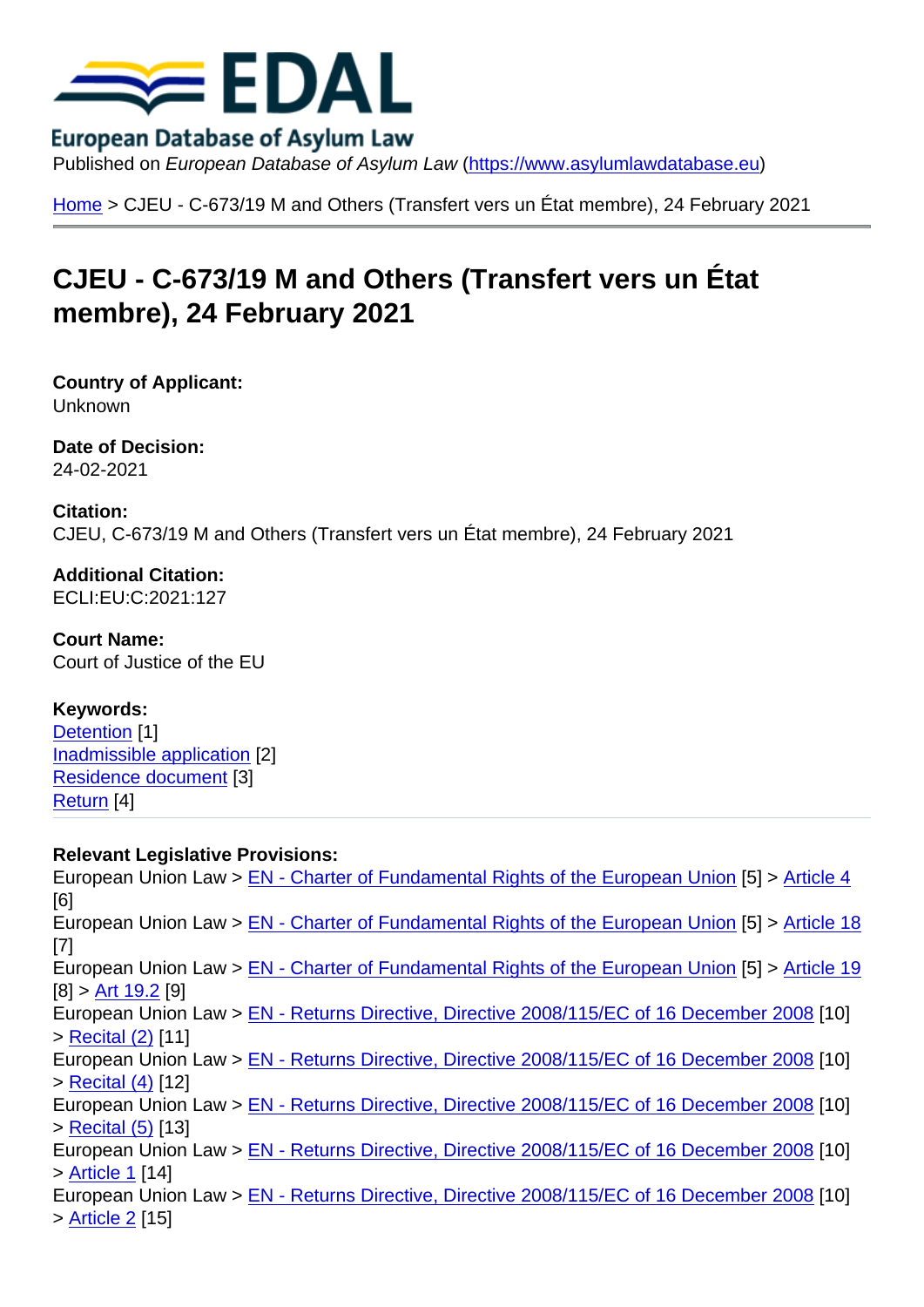| > Article 3 [16]                                                                            |
|---------------------------------------------------------------------------------------------|
| European Union Law > EN - Returns Directive, Directive 2008/115/EC of 16 December 2008 [10] |
| > Article 4 [17]                                                                            |
| European Union Law > EN - Returns Directive, Directive 2008/115/EC of 16 December 2008 [10] |
| > Article 5 [18]                                                                            |
| European Union Law > EN - Returns Directive, Directive 2008/115/EC of 16 December 2008 [10] |
| > Article 6 [19]                                                                            |
| European Union Law > EN - Returns Directive, Directive 2008/115/EC of 16 December 2008 [10] |
| > Article 15 [20]                                                                           |
|                                                                                             |

## [Headnote:](https://www.asylumlawdatabase.eu/node/1306#toc_161)

The Return Directive does not prevent a Member State from placing in administrative detention a third-country national residing illegally on its territory, in order to carry out the forced transfer of that national to another Member State in which that national has refugee status, where that national has refused to comply with the order to go to that other Member State and it is not possible to issue a return decision to him or her.

## Facts:

Three third-country nationals applied for international protection in the Netherlands but their applications were rejected as inadmissible as they had previously been granted refugee status in another Member State. In the same inadmissibility decisions, they were also ordered to immediately return to the countries that had granted them status but they did not comply. All three were then placed in detention and subsequently returned to the countries that had granted them refugee status.

They brought a challenge against their detention claiming that they should have not been detained without first receiving a return order within the meaning of Article 6 (2) of Directive 2008/115 (the Return Directive ? RD). Following further appeals, the case reached the Council of State which stayed the proceedings and referred a question to the CJEU on whether the Return Directive precludes the detention pending return of third-country nationals who have been granted status in another Member State without a return decision having first been issued to them, where those nationals have refused to comply with the order issued to them to go to that other Member State.

## Decision & Reasoning:

The Court started its assessment by referring to the aim of the Return Directive to establish effective and rights-compliant return procedures [27-29] and the definition of illegal stay under Article 3 (2), which concerns third-country nationals who are present in a Member State without fulfilling the conditions for that stay, including where they have a valid residence permit in another Member State on account of their refugee status. As far as their stay has not been regularised, the third-country national falls under the RD and the procedures of that Directive should apply. [30-31]

According to Article 6 (2), third-country national with a right of residence in another Member State should be allowed to return to that Member State rather than be issued a return decision from the beginning, unless security reasons apply. This derogation does not mean that illegally staying thirdcountry nationals can be exempted from the scope of the Directive when they refuse to return to the Member State of residence; they will simply be the subject of a return decision in accordance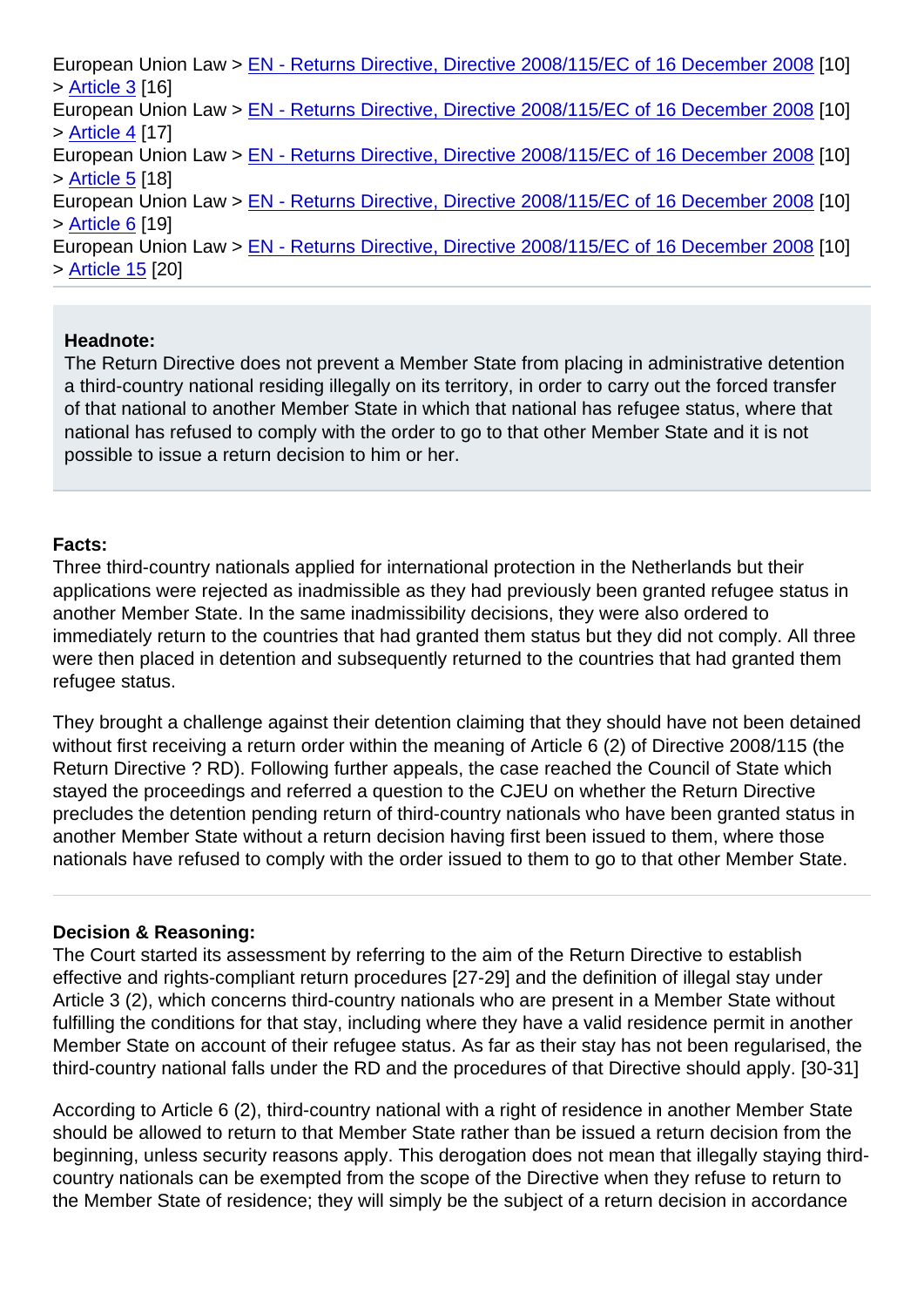the present case could not be returned to any of the countries found in Article 3 (3) RD due to, inter alia, non-refoulement considerations. The Netherlands was therefore legally unable to fulfil the obligation to issue a return decision under Article 6 (2) and there where no procedures in the RD for such a situation. [38-42]

The Court continued stating that the RD does not intend to harmonise in its entirety the national legislation of the Member States on the stay of third-country nationals but is concerned only with the issuing of return decisions and the implementation of those decisions. Therefore, it is also not intended to determine the consequences of an illegal stay in a situation where no return decision can be issued, including where this is partly the result of non-refoulement considerations. [42-44] Consequently, when a Member State decides to carry out a forced transfer of a third-country national to the Member State that granted them right of residence, that decision is a matter of national competence on migration and is not governed by the RD. Moreover, the RD does not prevent the Member State from placing that third-country national in detention, since such a decision cannot be issued in the circumstances of this case and, in any case, fundamental rights are observed. [45-47]

Outcome:

Articles 3, 4, 6 and 15 of Directive 2008/115/EC of the European Parliament and of the Council of 16 December 2008 on common standards and procedures in Member States for returning illegally staying third-country nationals must be interpreted as not precluding a Member State from placing in administrative detention a third-country national residing illegally on its territory, in order to carry out the forced transfer of that national to another Member State in which that national has refugee status, where that national has refused to comply with the order to go to that other Member State and it is not possible to issue a return decision to him or her.

Case Law Cited:

CJEU - C-806/18 JZ (Peine de prison en cas d?interdiction d?entrée), 17 September 2020 [21]

CJEU ? C 444/17, Abdelaziz Arib v. France, 19 March 2019 [22]

[CJEU - C-82/16 K. A. e.a. \(Regroupement familial en Belgique\), 8 may 2018](https://www.asylumlawdatabase.eu/en/content/cjeu-c-80618-jz-peine-de-prison-en-cas-d’interdiction-d‘entrée-17-september-2020)

[CJEU ? Case C-181/16 Gnandi, 19 June 2018](https://www.asylumlawdatabase.eu/en/content/cjeu-–-c-44417-abdelaziz-arib-v-france-19-march-2019) [23]

CJEU - Case C-290/14, Skerdhan Celaj [24]

[CJEU - Case C?47/15, Sélina Affum v Préfet d](https://www.asylumlawdatabase.eu/en/content/cjeu-–-case-c-18116-gnandi-19-june-2018)u Pas-de-Calais, Procureur général de la cour [d?appel de Douai](https://www.asylumlawdatabase.eu/en/content/cjeu-case-c-29014-skerdhan-celaj) [25]

[C-146/14 Bashir Mohamed Ali Mahdi](https://www.asylumlawdatabase.eu/en/content/cjeu-case-c‑4715-sélina-affum-v-préfet-du-pas-de-calais-procureur-général-de-la-cour-d’appel)

[CJEU - C-329/11](https://www.asylumlawdatabase.eu/en/content/cjeu-case-c‑4715-sélina-affum-v-préfet-du-pas-de-calais-procureur-général-de-la-cour-d’appel) Achughbabian Alexandre Achughbabian v Préfet du Val-de-Marne [26]

Attachment(s):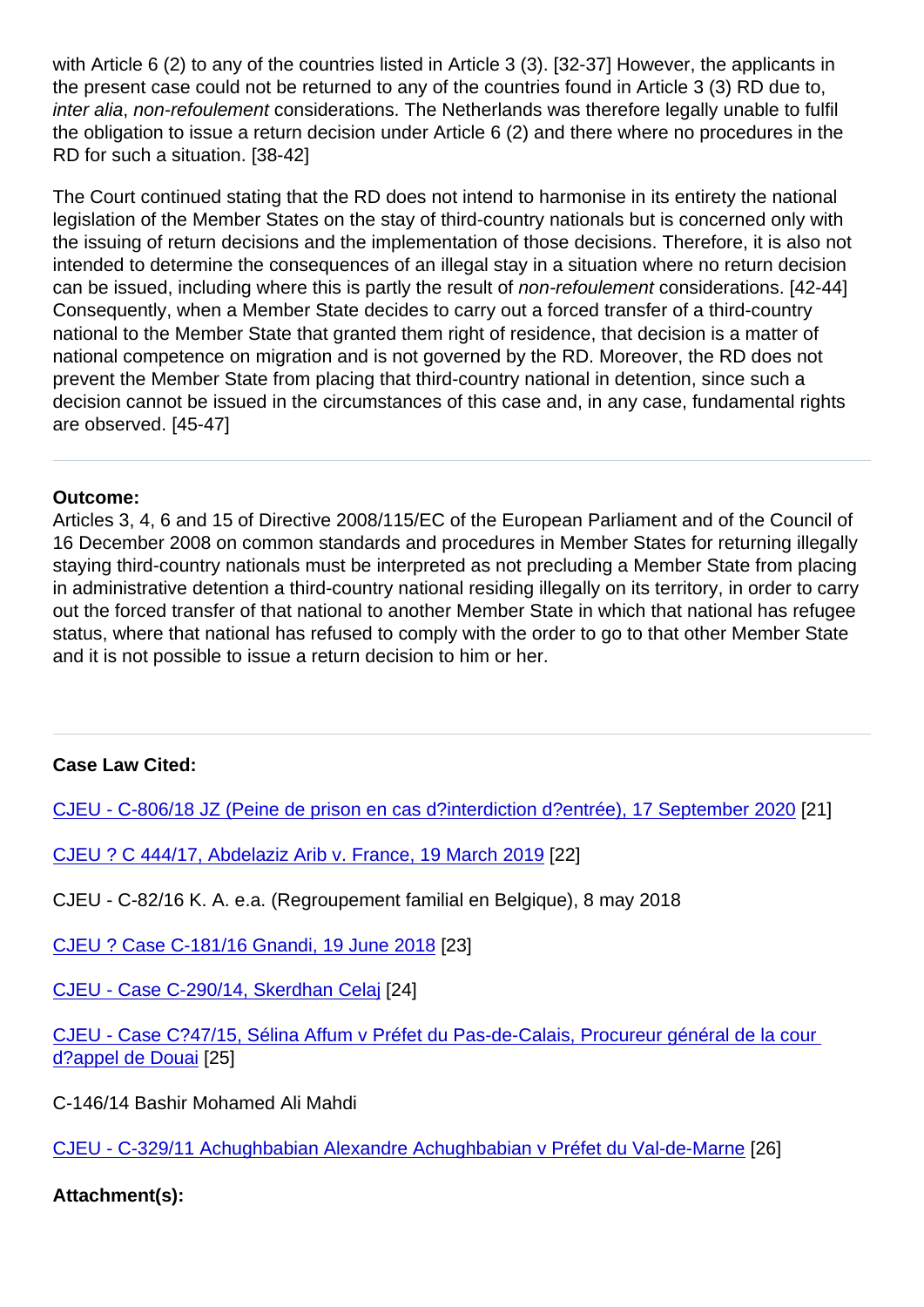Authentic Language: Eng[lish](https://www.asylumlawdatabase.eu/sites/default/files/aldfiles/Curia M A and T.pdf)

Country of preliminary reference: **Netherlands** 

National / Other Legislative Provisions:

Article 59(2) of the Vreemdelingenwet 2000 (2000 Law on Foreign Nationals) of 23 November 2000 (Stb. 2000

No 495)

Article 62a of the Vreemdelingenwet 2000 (2000 Law on Foreign Nationals) of 23 November 2000 (Stb. 2000

Article 106 of the Vreemdelingenwet 2000 (2000 Law on Foreign Nationals) of 23 November 2000 (Stb. 2000

Article A3/2 of the Vreemdelingencirculaire 2000 (2000 Circular on foreign nationals)

Links:

[1] https://www.asylumlawdatabase.eu/en/case-law-search?f%5B0%5D=field\_keywords%3A27

- [2] https://www.asylumlawdatabase.eu/en/case-law-search?f%5B0%5D=field\_keywords%3A194
- [3] https://www.asylumlawdatabase.eu/en/case-law-search?f%5B0%5D=field\_keywords%3A2489
- [4] https://www.asylumlawdatabase.eu/en/case-law-search?f%5B0%5D=field\_keywords%3A2490
- [5] https://www.asylumlawdatabase.eu/node/453
- [6] https://www.asylumlawdatabase.eu/node/453#toc\_29
- [7] https://www.asylumlawdatabase.eu/node/453#toc\_85
- [8] https://www.asylumlawdatabase.eu/node/453#toc\_88
- [9] https://www.asylumlawdatabase.eu/node/453#toc\_91
- [10] https://www.asylumlawdatabase.eu/node/1306
- [11] https://www.asylumlawdatabase.eu/node/1306#toc\_10
- [12] https://www.asylumlawdatabase.eu/node/1306#toc\_12
- [13] https://www.asylumlawdatabase.eu/node/1306#toc\_13
- [14] https://www.asylumlawdatabase.eu/node/1306#toc\_42
- [15] https://www.asylumlawdatabase.eu/node/1306#toc\_45
- [16] https://www.asylumlawdatabase.eu/node/1306#toc\_52
- [17] https://www.asylumlawdatabase.eu/node/1306#toc\_67
- [18] https://www.asylumlawdatabase.eu/node/1306#toc\_77
- [19] https://www.asylumlawdatabase.eu/node/1306#toc\_86
- [20] https://www.asylumlawdatabase.eu/node/1306#toc\_161
- [21] https://www.asylumlawdatabase.eu/en/content/cjeu-c-80618-jz-peine-de-prison-en-cas-
- d%E2%80%99interdiction-d%E2%80%98entr%C3%A9e-17-september-2020
- [22] https://www.asylumlawdatabase.eu/en/content/cjeu-%E2%80%93-c-44417-abdelaziz-arib-vfrance-19-march-2019
- [23] https://www.asylumlawdatabase.eu/en/content/cjeu-%E2%80%93-case-c-18116-gnandi-19 june-2018
- [24] https://www.asylumlawdatabase.eu/en/content/cjeu-case-c-29014-skerdhan-celaj
- [25] https://www.asylumlawdatabase.eu/en/content/cjeu-case-c%E2%80%914715-s%C3%A9linaaffum-v-pr%C3%A9fet-du-pas-de-calais-procureur-g%C3%A9n%C3%A9ral-de-la-courd%E2%80%99appel
- [26] https://www.asylumlawdatabase.eu/en/content/cjeu-c-32911-achughbabian-alexandre-